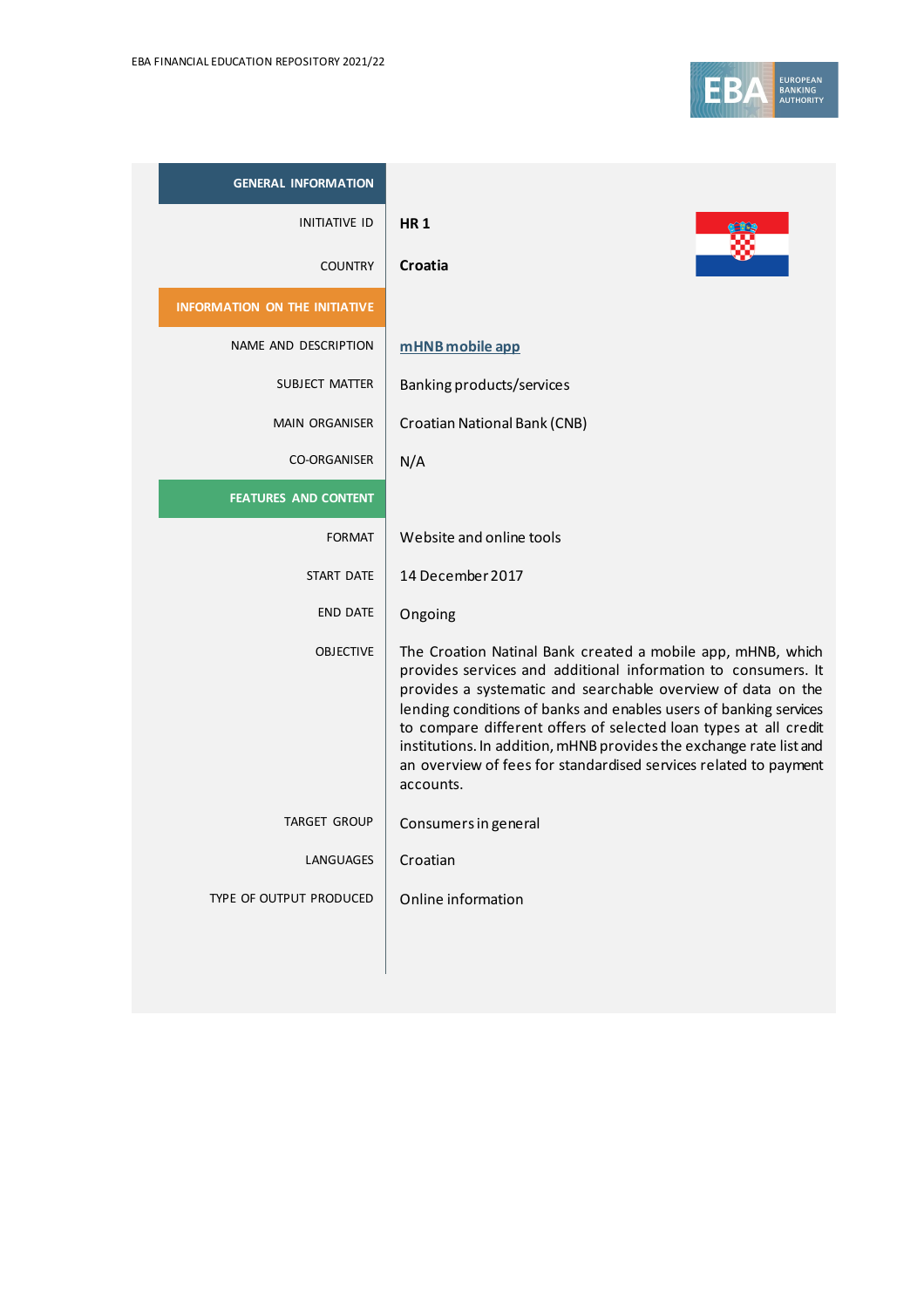

| <b>GENERAL INFORMATION</b>           |                                                                                                                                                                                                                                                                                                                                                                                                                                                                                                |
|--------------------------------------|------------------------------------------------------------------------------------------------------------------------------------------------------------------------------------------------------------------------------------------------------------------------------------------------------------------------------------------------------------------------------------------------------------------------------------------------------------------------------------------------|
| <b>INITIATIVE ID</b>                 | <b>HR2</b>                                                                                                                                                                                                                                                                                                                                                                                                                                                                                     |
| <b>COUNTRY</b>                       | Croatia                                                                                                                                                                                                                                                                                                                                                                                                                                                                                        |
| <b>INFORMATION ON THE INITIATIVE</b> |                                                                                                                                                                                                                                                                                                                                                                                                                                                                                                |
| NAME AND DESCRIPTION                 | 'All for consumers' website                                                                                                                                                                                                                                                                                                                                                                                                                                                                    |
|                                      | Central Consumer Portal: https://www.szp.hr/                                                                                                                                                                                                                                                                                                                                                                                                                                                   |
| SUBJECT MATTER                       | Banking products/services; deposits; personal loans; payment<br>accounts                                                                                                                                                                                                                                                                                                                                                                                                                       |
| <b>MAIN ORGANISER</b>                | Government department - Mnistry of Economy, Entrepreuneurship<br>and Crafts                                                                                                                                                                                                                                                                                                                                                                                                                    |
| <b>CO-ORGANISER</b>                  | Joint initiative with 25 public stakeholders, among which is the<br>Croatian National Bank.                                                                                                                                                                                                                                                                                                                                                                                                    |
| <b>FEATURES AND CONTENT</b>          |                                                                                                                                                                                                                                                                                                                                                                                                                                                                                                |
| <b>FORMAT</b>                        | Website and online tools                                                                                                                                                                                                                                                                                                                                                                                                                                                                       |
| <b>START DATE</b>                    | 30 April 2019                                                                                                                                                                                                                                                                                                                                                                                                                                                                                  |
| <b>END DATE</b>                      | Ongoing                                                                                                                                                                                                                                                                                                                                                                                                                                                                                        |
| <b>OBJECTIVE</b>                     | The aim of this project is to present informationon all stakeholders<br>and competent authorities on one website and provide consumers<br>with all important information in different areas of consumer<br>protection policy. The objective of the initiative is to help consumers<br>make informed decisions and solve<br>problems. Banking<br>products/services, deposits, personal loans, payment account<br>themes are also included as a part of the whole consumer<br>protection policy. |
| TARGET GROUP                         | Consumers in general                                                                                                                                                                                                                                                                                                                                                                                                                                                                           |
| LANGUAGES                            | Croatian                                                                                                                                                                                                                                                                                                                                                                                                                                                                                       |
| TYPE OF OUTPUT PRODUCED              | Online information, educational material, public warning                                                                                                                                                                                                                                                                                                                                                                                                                                       |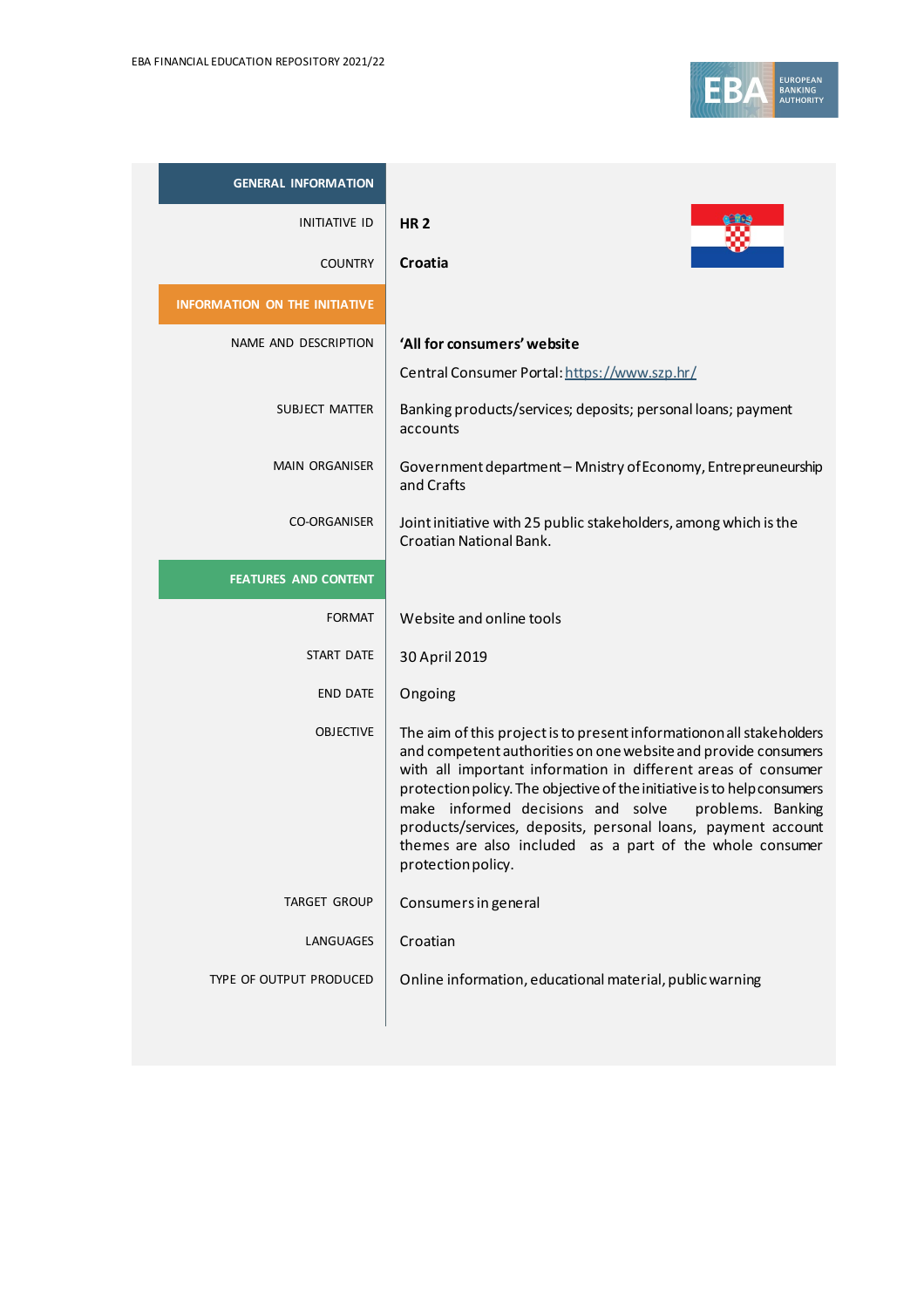

| <b>GENERAL INFORMATION</b>           |                                                                                                                                                                                                                                                                                                                                                                                                                                                                                   |
|--------------------------------------|-----------------------------------------------------------------------------------------------------------------------------------------------------------------------------------------------------------------------------------------------------------------------------------------------------------------------------------------------------------------------------------------------------------------------------------------------------------------------------------|
| INITIATIVE ID                        | <b>HR3</b>                                                                                                                                                                                                                                                                                                                                                                                                                                                                        |
| <b>COUNTRY</b>                       | Croatia                                                                                                                                                                                                                                                                                                                                                                                                                                                                           |
| <b>INFORMATION ON THE INITIATIVE</b> |                                                                                                                                                                                                                                                                                                                                                                                                                                                                                   |
| NAME AND DESCRIPTION                 | <b>Manual on consumer rights</b>                                                                                                                                                                                                                                                                                                                                                                                                                                                  |
| SUBJECT MATTER                       | Banking products/services, deposits, personal loans, payment<br>accounts                                                                                                                                                                                                                                                                                                                                                                                                          |
| <b>MAIN ORGANISER</b>                | Government department - Ministry of economy, entrepreneurship<br>and crafts                                                                                                                                                                                                                                                                                                                                                                                                       |
| <b>CO-ORGANISER</b>                  | Joint initiative 25 public stakeholders among which is the Croatian<br><b>National Bank</b>                                                                                                                                                                                                                                                                                                                                                                                       |
| <b>FEATURES AND CONTENT</b>          |                                                                                                                                                                                                                                                                                                                                                                                                                                                                                   |
| <b>FORMAT</b>                        | Physical (seminars, conferences)<br>Website and online tools                                                                                                                                                                                                                                                                                                                                                                                                                      |
| START DATE                           | 08 March 2018                                                                                                                                                                                                                                                                                                                                                                                                                                                                     |
| <b>END DATE</b>                      | Ongoing - Information is reviewed on a yearly basis                                                                                                                                                                                                                                                                                                                                                                                                                               |
| <b>OBJECTIVE</b>                     | The aim of this project is to involve all stakeholders and competent<br>authorities in the handbook and provide consumers with all<br>important information in different areas of consumer protection<br>policy. The objective of the initiative is to help consumers make<br>informed decisions and solve problems. Banking products/services,<br>deposits, personal loans and payment account themes are also<br>represented as a part of the whole consumer protection policy. |
| <b>TARGET GROUP</b>                  | Consumers in general                                                                                                                                                                                                                                                                                                                                                                                                                                                              |
| LANGUAGES                            | Croatian                                                                                                                                                                                                                                                                                                                                                                                                                                                                          |
| TYPE OF OUTPUT PRODUCED              | <b>Educational material</b>                                                                                                                                                                                                                                                                                                                                                                                                                                                       |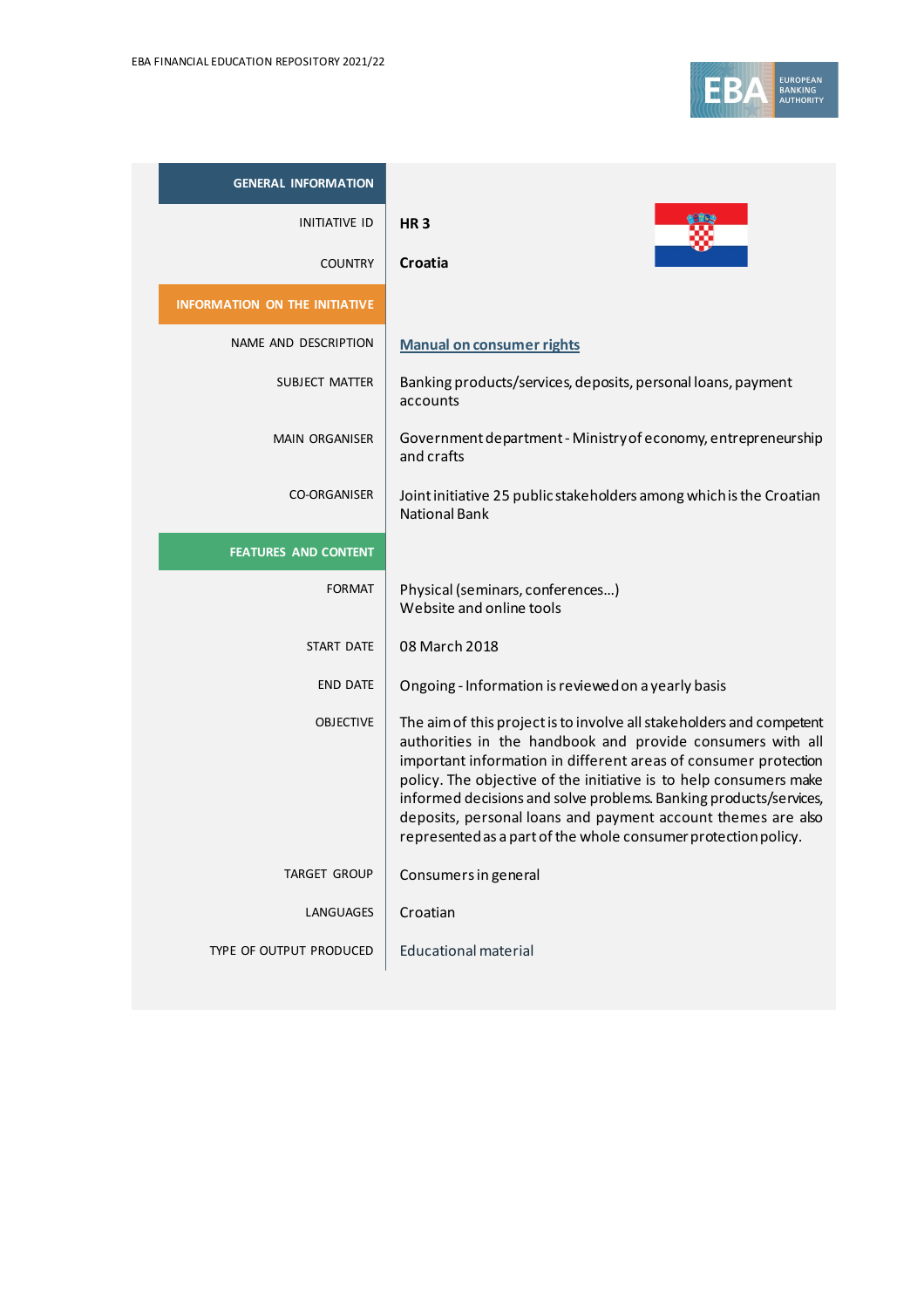

| <b>GENERAL INFORMATION</b>           |                                                                                                                                                                                                                                                          |
|--------------------------------------|----------------------------------------------------------------------------------------------------------------------------------------------------------------------------------------------------------------------------------------------------------|
| <b>INITIATIVE ID</b>                 | <b>HR4</b>                                                                                                                                                                                                                                               |
| <b>COUNTRY</b>                       | Croatia                                                                                                                                                                                                                                                  |
| <b>INFORMATION ON THE INITIATIVE</b> |                                                                                                                                                                                                                                                          |
| NAME AND DESCRIPTION                 | <b>Croation National Bank Open Doors Day</b>                                                                                                                                                                                                             |
|                                      | Every spring, the Croation National Bank opens the doors of the<br>Stock Exchange Hall in the main building of the Croatian National<br>Bank. In 2019, the bank organised a short workshop on banknote<br>security features.                             |
| <b>SUBJECT MATTER</b>                | Financial literacy and personal finance management                                                                                                                                                                                                       |
| <b>MAIN ORGANISER</b>                | <b>Croatian National Bank</b>                                                                                                                                                                                                                            |
| <b>CO-ORGANISER</b>                  | N/A                                                                                                                                                                                                                                                      |
| <b>FEATURES AND CONTENT</b>          |                                                                                                                                                                                                                                                          |
| <b>FORMAT</b>                        | Physical (seminars, conferences)                                                                                                                                                                                                                         |
| <b>START DATE</b>                    | 2017                                                                                                                                                                                                                                                     |
| <b>END DATE</b>                      | Ongoing                                                                                                                                                                                                                                                  |
| <b>OBJECTIVE</b>                     | The objective of the initiative is to enable the public to have a<br>guided tour of one of the monuments of Croatia's architectural<br>heritage. In 2019, after the tour the CNB's experts educated the<br>public how to recognise counterfeit banknotes |
| <b>TARGET GROUP</b>                  | Consumers in general                                                                                                                                                                                                                                     |
| LANGUAGES                            | Croatian                                                                                                                                                                                                                                                 |
| TYPE OF OUTPUT PRODUCED              | No public output produced                                                                                                                                                                                                                                |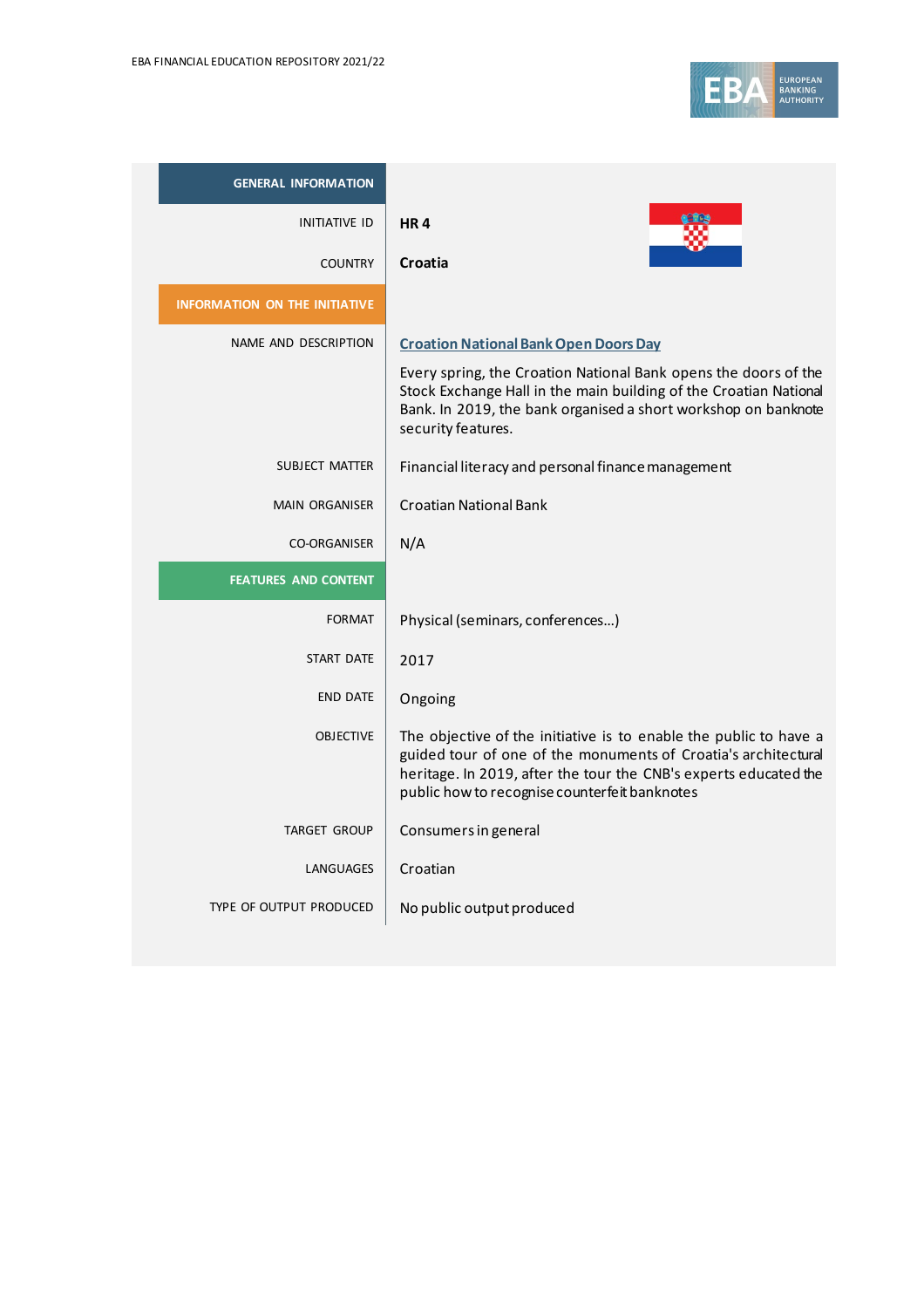

| <b>GENERAL INFORMATION</b>           |                                                                                                                                                                                                                                                                                                                                                                                                                                                                                                                                                                                             |
|--------------------------------------|---------------------------------------------------------------------------------------------------------------------------------------------------------------------------------------------------------------------------------------------------------------------------------------------------------------------------------------------------------------------------------------------------------------------------------------------------------------------------------------------------------------------------------------------------------------------------------------------|
| <b>INITIATIVE ID</b>                 | <b>HR5</b>                                                                                                                                                                                                                                                                                                                                                                                                                                                                                                                                                                                  |
| <b>COUNTRY</b>                       | Croatia                                                                                                                                                                                                                                                                                                                                                                                                                                                                                                                                                                                     |
| <b>INFORMATION ON THE INITIATIVE</b> |                                                                                                                                                                                                                                                                                                                                                                                                                                                                                                                                                                                             |
| NAME AND DESCRIPTION                 | Strategy for the adoption of the Euro in the Republic of Croatia<br>(the Eurostrategy)                                                                                                                                                                                                                                                                                                                                                                                                                                                                                                      |
|                                      | The Government of the Republic of Croatia officially adopted the<br>Eurostrategy in May 2018 and established a National Council for<br>Euro Adoption. The Governor of the Croation National Bank (CNB)<br>was appointed deputy head of the National Council. The CNB's<br>management held public presentations of the Eurostrategy in 17<br>county chambers of commerce and six business schools in Croatia.<br>In addition, the CNB officials held a number of lectures for students,<br>teachers and experts from various areas of the economy as well as<br>for other interested groups. |
| SUBJECT MATTER                       | Financial literacy and personal finance management                                                                                                                                                                                                                                                                                                                                                                                                                                                                                                                                          |
| <b>MAIN ORGANISER</b>                | <b>Croatian National Bank</b>                                                                                                                                                                                                                                                                                                                                                                                                                                                                                                                                                               |
| <b>CO-ORGANISER</b>                  | Government Department                                                                                                                                                                                                                                                                                                                                                                                                                                                                                                                                                                       |
| <b>FEATURES AND CONTENT</b>          |                                                                                                                                                                                                                                                                                                                                                                                                                                                                                                                                                                                             |
| <b>FORMAT</b>                        | Physical (seminars, conferences), Website, Social media                                                                                                                                                                                                                                                                                                                                                                                                                                                                                                                                     |
| <b>START DATE</b>                    | May 2018                                                                                                                                                                                                                                                                                                                                                                                                                                                                                                                                                                                    |
| <b>END DATE</b>                      | Ongoing                                                                                                                                                                                                                                                                                                                                                                                                                                                                                                                                                                                     |
| <b>OBJECTIVE</b>                     | The aims of Eurostrategy were to inform the public of the<br>advantages and disadvantages of the adoption of the Euro, to<br>explain the adoption procedure and to describe economic policies<br>and reforms contributing to the adoption of the Euro                                                                                                                                                                                                                                                                                                                                       |
| <b>TARGET GROUP</b>                  | Consumers in general                                                                                                                                                                                                                                                                                                                                                                                                                                                                                                                                                                        |
| LANGUAGES                            | Croatian                                                                                                                                                                                                                                                                                                                                                                                                                                                                                                                                                                                    |
| TYPE OF OUTPUT PRODUCED              | Media (TV, radio, video), online information, leaflet, educational<br>material                                                                                                                                                                                                                                                                                                                                                                                                                                                                                                              |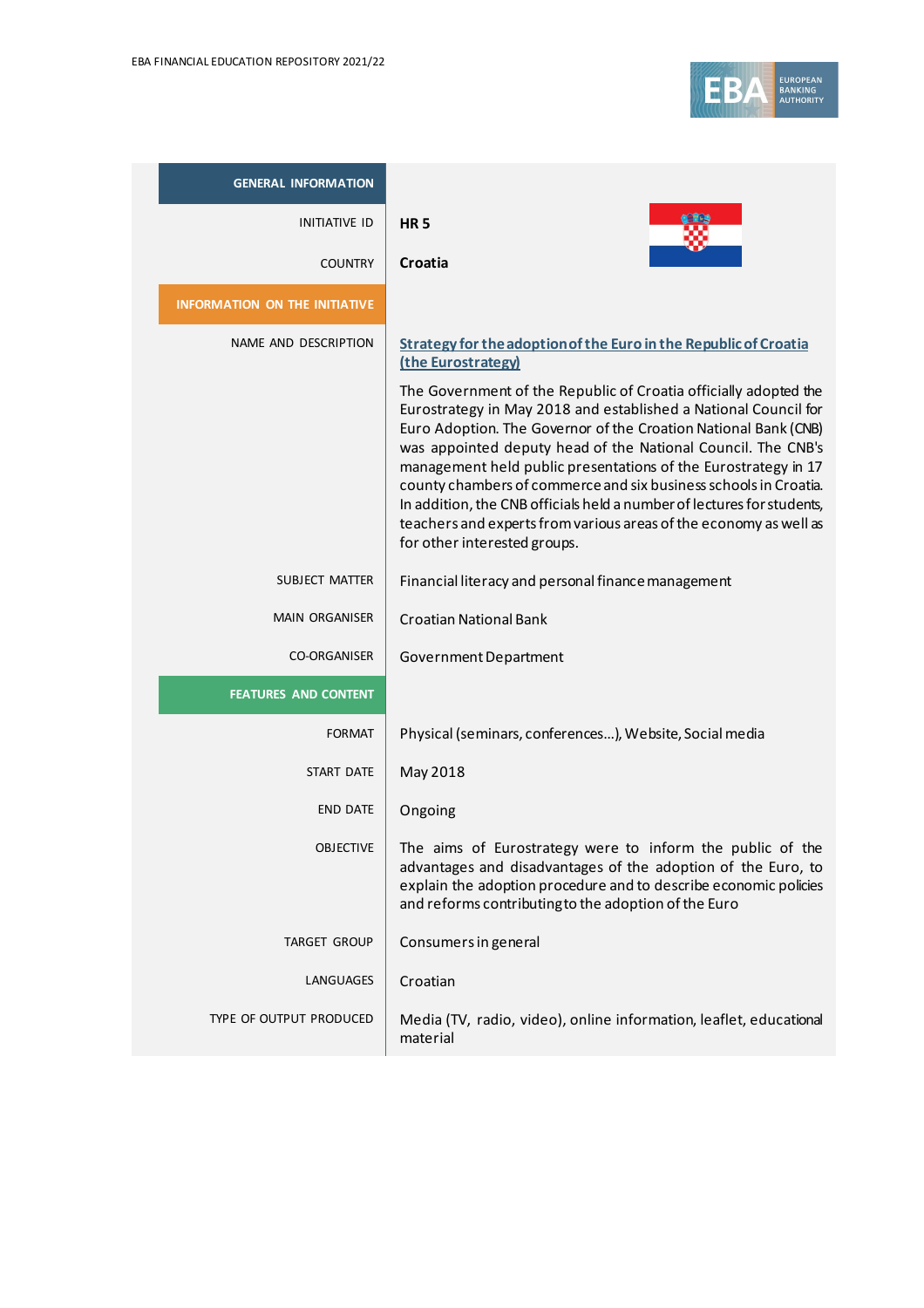

| <b>GENERAL INFORMATION</b>           |                                                                                                                                                                                                                                                                                                                                                                                                                                                                                                                                                                                                                    |
|--------------------------------------|--------------------------------------------------------------------------------------------------------------------------------------------------------------------------------------------------------------------------------------------------------------------------------------------------------------------------------------------------------------------------------------------------------------------------------------------------------------------------------------------------------------------------------------------------------------------------------------------------------------------|
| <b>INITIATIVE ID</b>                 | <b>HR6</b>                                                                                                                                                                                                                                                                                                                                                                                                                                                                                                                                                                                                         |
| <b>COUNTRY</b>                       | Croatia                                                                                                                                                                                                                                                                                                                                                                                                                                                                                                                                                                                                            |
| <b>INFORMATION ON THE INITIATIVE</b> |                                                                                                                                                                                                                                                                                                                                                                                                                                                                                                                                                                                                                    |
| NAME AND DESCRIPTION                 | A series of educational videos on security features of kuna<br>banknotes                                                                                                                                                                                                                                                                                                                                                                                                                                                                                                                                           |
|                                      | The Croatian National Bank has issued a series of educational videos<br>on security features of kuna banknotes. For each kuna banknote<br>denomination, the CNB has made a video that explains in detail the<br>authenticity-checking procedure.                                                                                                                                                                                                                                                                                                                                                                   |
| SUBJECT MATTER                       | Financial literacy and personal finance management                                                                                                                                                                                                                                                                                                                                                                                                                                                                                                                                                                 |
| <b>MAIN ORGANISER</b>                | <b>Croatian National Bank</b>                                                                                                                                                                                                                                                                                                                                                                                                                                                                                                                                                                                      |
| <b>CO-ORGANISER</b>                  | N/A                                                                                                                                                                                                                                                                                                                                                                                                                                                                                                                                                                                                                |
| <b>FEATURES AND CONTENT</b>          |                                                                                                                                                                                                                                                                                                                                                                                                                                                                                                                                                                                                                    |
| <b>FORMAT</b>                        | Website and online tools                                                                                                                                                                                                                                                                                                                                                                                                                                                                                                                                                                                           |
| START DATE                           | 01 July 2019                                                                                                                                                                                                                                                                                                                                                                                                                                                                                                                                                                                                       |
| <b>END DATE</b>                      | Ongoing                                                                                                                                                                                                                                                                                                                                                                                                                                                                                                                                                                                                            |
| <b>OBJECTIVE</b>                     | The Croatian National Bank pays great attention to the protection<br>of banknotes and coins against counterfeiting, and in designing<br>kuna banknotes and kuna and lipa coins it pays particular attention<br>to new security features that are simple to verify and at the same<br>time complex to imitate. The CNB also conducts on an on-going<br>basis, the national training programme on banknote and coin<br>authentication for bank and financial institution employees,<br>supplies systematically new banknotes and separates worn out and<br>damaged banknotes to facilitate authenticity verification |
| <b>TARGET GROUP</b>                  | Consumers in general                                                                                                                                                                                                                                                                                                                                                                                                                                                                                                                                                                                               |
| LANGUAGES                            | Croatian                                                                                                                                                                                                                                                                                                                                                                                                                                                                                                                                                                                                           |
| TYPE OF OUTPUT PRODUCED              | Media (TV, radio, video)                                                                                                                                                                                                                                                                                                                                                                                                                                                                                                                                                                                           |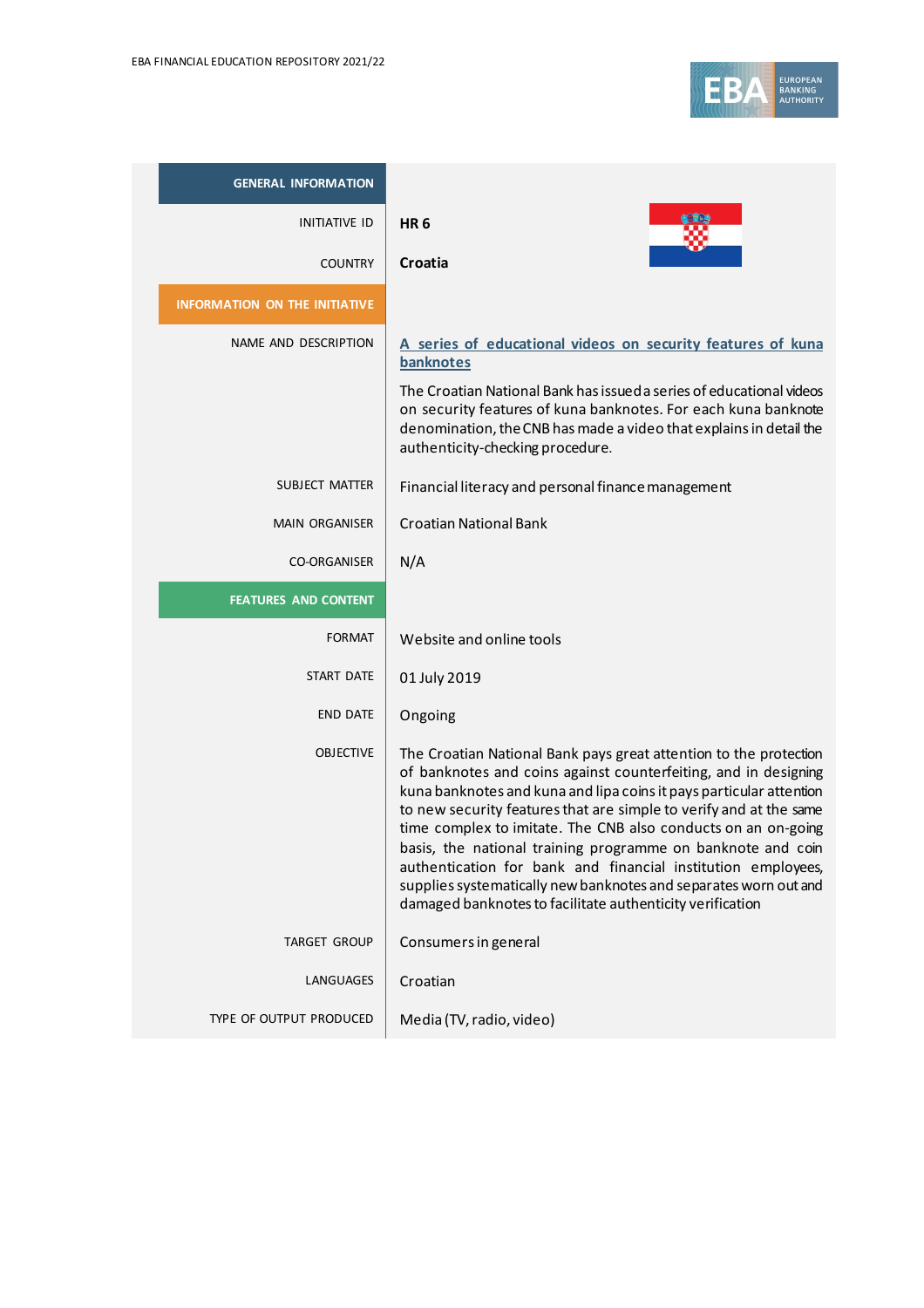| <b>GENERAL INFORMATION</b>           |                                                                                                                                                           |
|--------------------------------------|-----------------------------------------------------------------------------------------------------------------------------------------------------------|
| <b>INITIATIVE ID</b>                 | <b>HR7</b>                                                                                                                                                |
| <b>COUNTRY</b>                       | Croatia                                                                                                                                                   |
| <b>INFORMATION ON THE INITIATIVE</b> |                                                                                                                                                           |
| NAME AND DESCRIPTION                 | Educational video material 'Compare bank fees'<br>https://www.youtube.com/watch?v=q04-yiCPlik                                                             |
| <b>SUBJECT MATTER</b>                | Payment accounts                                                                                                                                          |
| <b>MAIN ORGANISER</b>                | <b>Croatian National Bank</b>                                                                                                                             |
| <b>CO-ORGANISER</b>                  | N/A                                                                                                                                                       |
| <b>FEATURES AND CONTENT</b>          |                                                                                                                                                           |
| <b>FORMAT</b>                        | Website and online tools                                                                                                                                  |
| <b>START DATE</b>                    | 26 November 2018                                                                                                                                          |
| <b>END DATE</b>                      | Ongoing                                                                                                                                                   |
| <b>OBJECTIVE</b>                     | The objective of the initiative is to give useful information and<br>enable consumers to compare current bank account charges in<br>order to reduce costs |
| <b>TARGET GROUP</b>                  | Consumers in general                                                                                                                                      |
| LANGUAGES                            | Croatian                                                                                                                                                  |
| TYPE OF OUTPUT PRODUCED              | Media (TV, radio, video)                                                                                                                                  |
|                                      |                                                                                                                                                           |
|                                      |                                                                                                                                                           |
|                                      |                                                                                                                                                           |
|                                      |                                                                                                                                                           |
|                                      |                                                                                                                                                           |
|                                      |                                                                                                                                                           |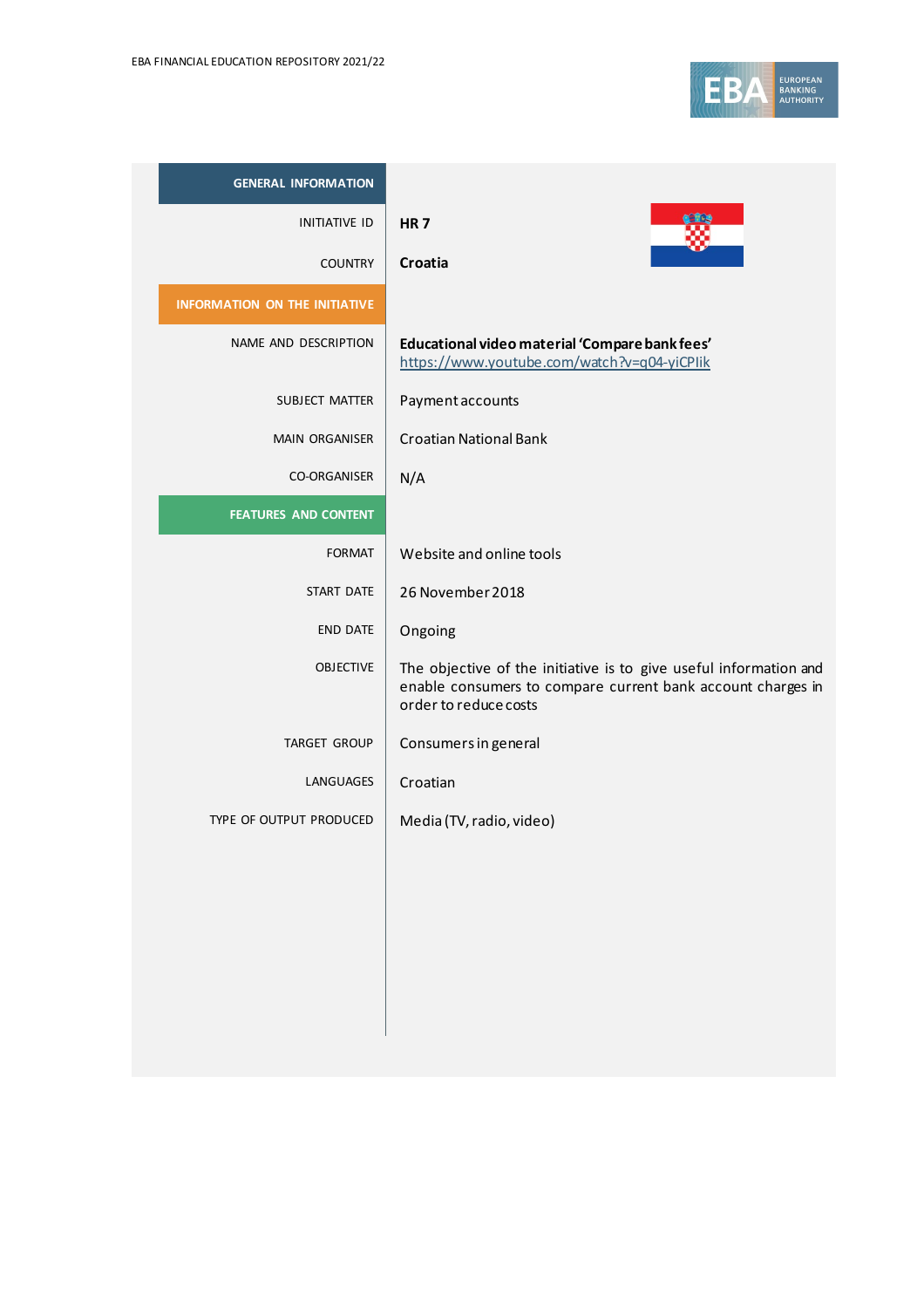

| <b>GENERAL INFORMATION</b>                         |                                                                                                                                                                                                                                                                                                                                                                                                                    |
|----------------------------------------------------|--------------------------------------------------------------------------------------------------------------------------------------------------------------------------------------------------------------------------------------------------------------------------------------------------------------------------------------------------------------------------------------------------------------------|
| <b>INITIATIVE ID</b>                               | <b>HR8</b>                                                                                                                                                                                                                                                                                                                                                                                                         |
| <b>COUNTRY</b>                                     | Croatia                                                                                                                                                                                                                                                                                                                                                                                                            |
| <b>INFORMATION ON THE INITIATIVE</b>               |                                                                                                                                                                                                                                                                                                                                                                                                                    |
| NAME AND DESCRIPTION                               | <b>Radio show "ABC of Finance"</b>                                                                                                                                                                                                                                                                                                                                                                                 |
|                                                    | Radio show produced and broadcasted in cooperation with the<br>Croatian Catholic Radio. In "ABC of Finance" once a week, Croatian<br>National Bank's representative talk about relevant topics related to<br>financial literacy. Representatives of HANFA (Croatian Financial<br>Services Supervisory Agency), another financial regulator, and<br>Croatian Monetary Institute also took part in several episodes. |
| SUBJECT MATTER                                     | All financial products and services, regulation and supervisory<br>measures, topics regarded financial literacy and personal finance<br>management                                                                                                                                                                                                                                                                 |
| <b>MAIN ORGANISER</b>                              | <b>Croatian National Bank</b>                                                                                                                                                                                                                                                                                                                                                                                      |
| <b>CO-ORGANISER</b>                                | Croatian Catholic Radio                                                                                                                                                                                                                                                                                                                                                                                            |
| <b>FEATURES AND CONTENT</b>                        |                                                                                                                                                                                                                                                                                                                                                                                                                    |
| <b>FORMAT</b>                                      | Radio                                                                                                                                                                                                                                                                                                                                                                                                              |
| <b>START DATE</b>                                  | 03 October 2019                                                                                                                                                                                                                                                                                                                                                                                                    |
| <b>END DATE</b>                                    | Ongoing                                                                                                                                                                                                                                                                                                                                                                                                            |
| <b>OBJECTIVE</b>                                   | The objective of the show is to raise the level of financial literacy of<br>the listeners of the Croatian Catholic Radio - on average, this radio<br>station is listened more by women than menaged 40+, with regular<br>income (salary, pension)                                                                                                                                                                  |
| <b>TARGET GROUP</b>                                | Consumers in general                                                                                                                                                                                                                                                                                                                                                                                               |
| NUMBER OF PEOPLE BENEFITING FROM<br>THE INITIATIVE | Large audience reach because the radio station has a national<br>concession and the show is broadcasted in prime time. The first<br>season of the show was aired at 9:30 a.m., but from the second<br>season the show airs at 4:30 p.m.                                                                                                                                                                            |
| PROMOTION CHANNELS                                 | Social networks and website of Croatian Catholic Radio                                                                                                                                                                                                                                                                                                                                                             |
| LANGUAGES                                          | Croatian                                                                                                                                                                                                                                                                                                                                                                                                           |
| TYPE OF OUTPUT PRODUCED                            | All broadcasted episodes of the show are permanently available on<br>the radio station's website.                                                                                                                                                                                                                                                                                                                  |
|                                                    | https://hkr.hkm.hr/emisije/financijska-abeceda/                                                                                                                                                                                                                                                                                                                                                                    |
| <b>DIGITAL TOOLS</b><br>&TECHNOLOGY USED           | N/A                                                                                                                                                                                                                                                                                                                                                                                                                |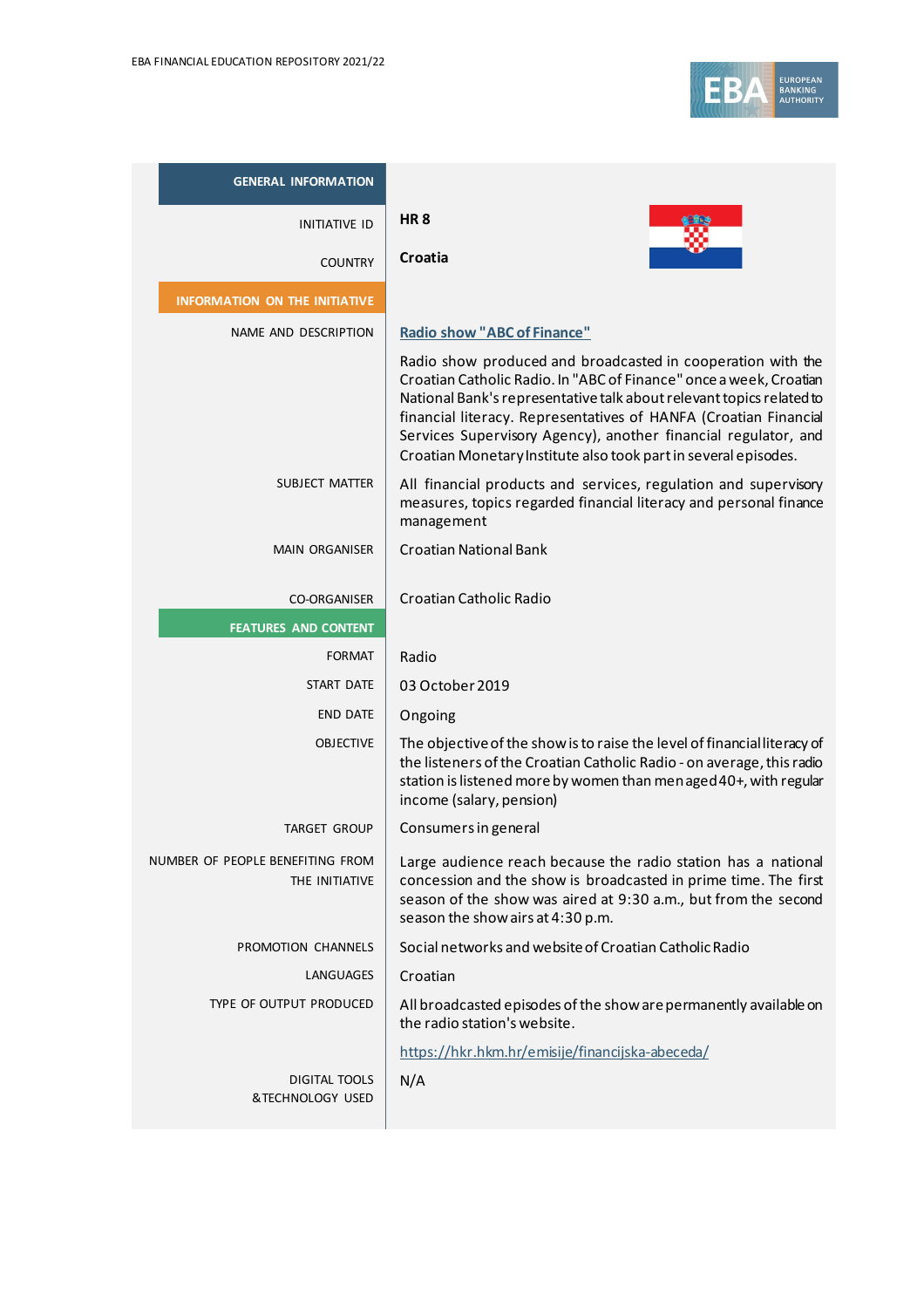

| <b>GENERAL INFORMATION</b>                         |                                                                                                                                                                                                                                                                                           |
|----------------------------------------------------|-------------------------------------------------------------------------------------------------------------------------------------------------------------------------------------------------------------------------------------------------------------------------------------------|
| <b>INITIATIVE ID</b>                               | <b>HR9</b>                                                                                                                                                                                                                                                                                |
| <b>COUNTRY</b>                                     | Croatia                                                                                                                                                                                                                                                                                   |
| <b>INFORMATION ON THE INITIATIVE</b>               |                                                                                                                                                                                                                                                                                           |
| NAME AND DESCRIPTION                               | Bi-weekly sequences dedicated to financial literacy topics within<br>show "Good morning, Croatia" broadcasted on public TV<br>"Good morning, Croatia" is mosaic morning show broadcasted on                                                                                               |
|                                                    | national public television. Show brings informative and entertaining<br>content. Every second Thursday at 7:45 am in the show is<br>broadcasted section "Financial Literacy" where the expert from<br>Croatian National Bank talk about relevant topics related to<br>financial literacy. |
| SUBJECT MATTER                                     | All financial products and services, regulation and supervisory<br>measures, topics regarded financial literacy and personal finance<br>management                                                                                                                                        |
| <b>MAIN ORGANISER</b>                              | <b>Croatian National Bank</b>                                                                                                                                                                                                                                                             |
| <b>CO-ORGANISER</b>                                | Croatian Radiotelevision                                                                                                                                                                                                                                                                  |
| <b>FEATURES AND CONTENT</b>                        |                                                                                                                                                                                                                                                                                           |
| <b>FORMAT</b>                                      | <b>TV</b>                                                                                                                                                                                                                                                                                 |
| START DATE                                         | 16 September 2021                                                                                                                                                                                                                                                                         |
| <b>END DATE</b>                                    | Ongoing                                                                                                                                                                                                                                                                                   |
| <b>OBJECTIVE</b>                                   | The objective of the initiative is to talk in a simple and<br>understandable way about key information regarding banking<br>products and services. Also, the objective is to inform consumers -<br>users of banking services with their rights.                                           |
| <b>TARGET GROUP</b>                                | Consumers in general                                                                                                                                                                                                                                                                      |
| NUMBER OF PEOPLE BENEFITING FROM<br>THE INITIATIVE | Large audience reach because the HRT is public broadcaster with<br>national concession and the show is broadcasted in morning prime<br>time.                                                                                                                                              |
| PROMOTION CHANNELS                                 | No promotion                                                                                                                                                                                                                                                                              |
| <b>LANGUAGES</b>                                   | Croatian                                                                                                                                                                                                                                                                                  |
| TYPE OF OUTPUT PRODUCED                            | No public output produced                                                                                                                                                                                                                                                                 |
| <b>DIGITAL TOOLS</b><br>&TECHNOLOGY USED           | N/A                                                                                                                                                                                                                                                                                       |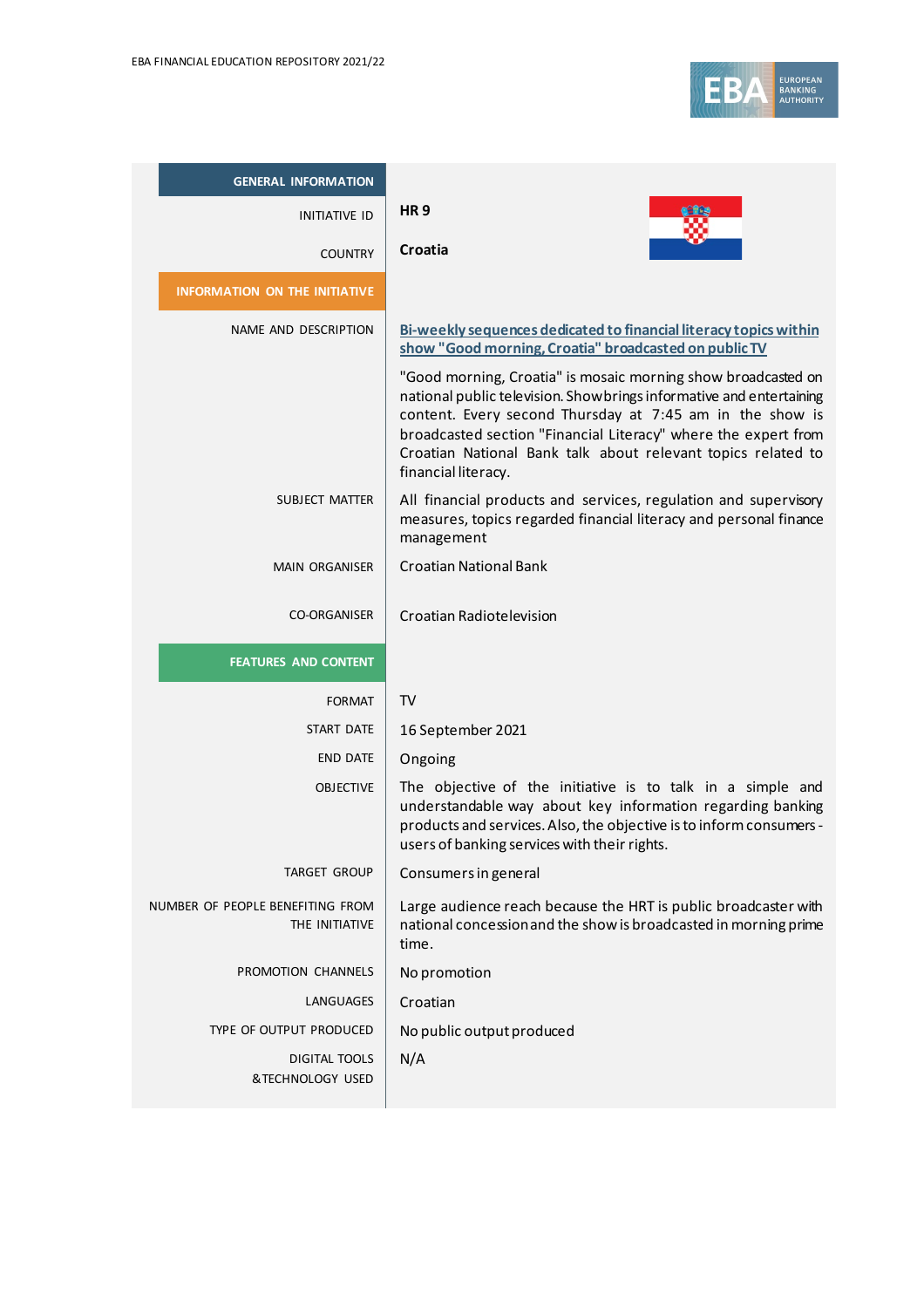

| <b>GENERAL INFORMATION</b>                         |                                                                                                                                                                                                                                                                                                                                                        |
|----------------------------------------------------|--------------------------------------------------------------------------------------------------------------------------------------------------------------------------------------------------------------------------------------------------------------------------------------------------------------------------------------------------------|
| <b>INITIATIVE ID</b>                               | <b>HR 10</b>                                                                                                                                                                                                                                                                                                                                           |
| <b>COUNTRY</b>                                     | Croatia                                                                                                                                                                                                                                                                                                                                                |
| <b>INFORMATION ON THE INITIATIVE</b>               |                                                                                                                                                                                                                                                                                                                                                        |
| NAME AND DESCRIPTION                               | Live students debate                                                                                                                                                                                                                                                                                                                                   |
|                                                    | The Debate is the main event of the Global Money week celebration<br>and European Money week in Croatian National Bank. The event is<br>co-organised with the Croatian Debate Society. The CNB provides<br>the venue, topics, intro lectures, PR and web streaming. The<br>Croatian Debate Society provides host of the event and two debate<br>teams. |
| <b>SUBJECT MATTER</b>                              | The subject changes every year - topics are carefully selected each<br>year depending on current issues in the banking products market.<br>The 5th Debate was held in 2021 with the topic: Should banks be<br>socially responsible?                                                                                                                    |
| <b>MAIN ORGANISER</b>                              | <b>Croatian National Bank</b>                                                                                                                                                                                                                                                                                                                          |
| <b>CO-ORGANISER</b>                                | Joint initiative with the Croatian Debate Society                                                                                                                                                                                                                                                                                                      |
| <b>FEATURES AND CONTENT</b>                        |                                                                                                                                                                                                                                                                                                                                                        |
| <b>FORMAT</b>                                      | Due to the implementation of epidemiological measures because of<br>COVID-19 pandemic the Debate was held physical but without<br>public. High school students from all over Croatia followed the<br>Debate live on social media - streaming live was on the Youtube<br>channel and Facebook of the CNB.                                               |
| START DATE                                         | 16 March 2016                                                                                                                                                                                                                                                                                                                                          |
| <b>END DATE</b>                                    | Recurring                                                                                                                                                                                                                                                                                                                                              |
| <b>OBJECTIVE</b>                                   | The objective of the initiative is to give young people a chance to<br>learn about topics related to banking sector and to express their<br>opinion on the subject.                                                                                                                                                                                    |
| <b>TARGET GROUP</b>                                | High school students                                                                                                                                                                                                                                                                                                                                   |
| NUMBER OF PEOPLE BENEFITING FROM<br>THE INITIATIVE | More than 1.700 views on social networks                                                                                                                                                                                                                                                                                                               |
| PROMOTION CHANNELS                                 | The initiative was announced on website and on social networks                                                                                                                                                                                                                                                                                         |
| <b>LANGUAGES</b>                                   | Croatian                                                                                                                                                                                                                                                                                                                                               |
| TYPE OF OUTPUT PRODUCED                            | Online information and video material                                                                                                                                                                                                                                                                                                                  |
| <b>DIGITAL TOOLS</b>                               | N/A                                                                                                                                                                                                                                                                                                                                                    |
| &TECHNOLOGY USED                                   |                                                                                                                                                                                                                                                                                                                                                        |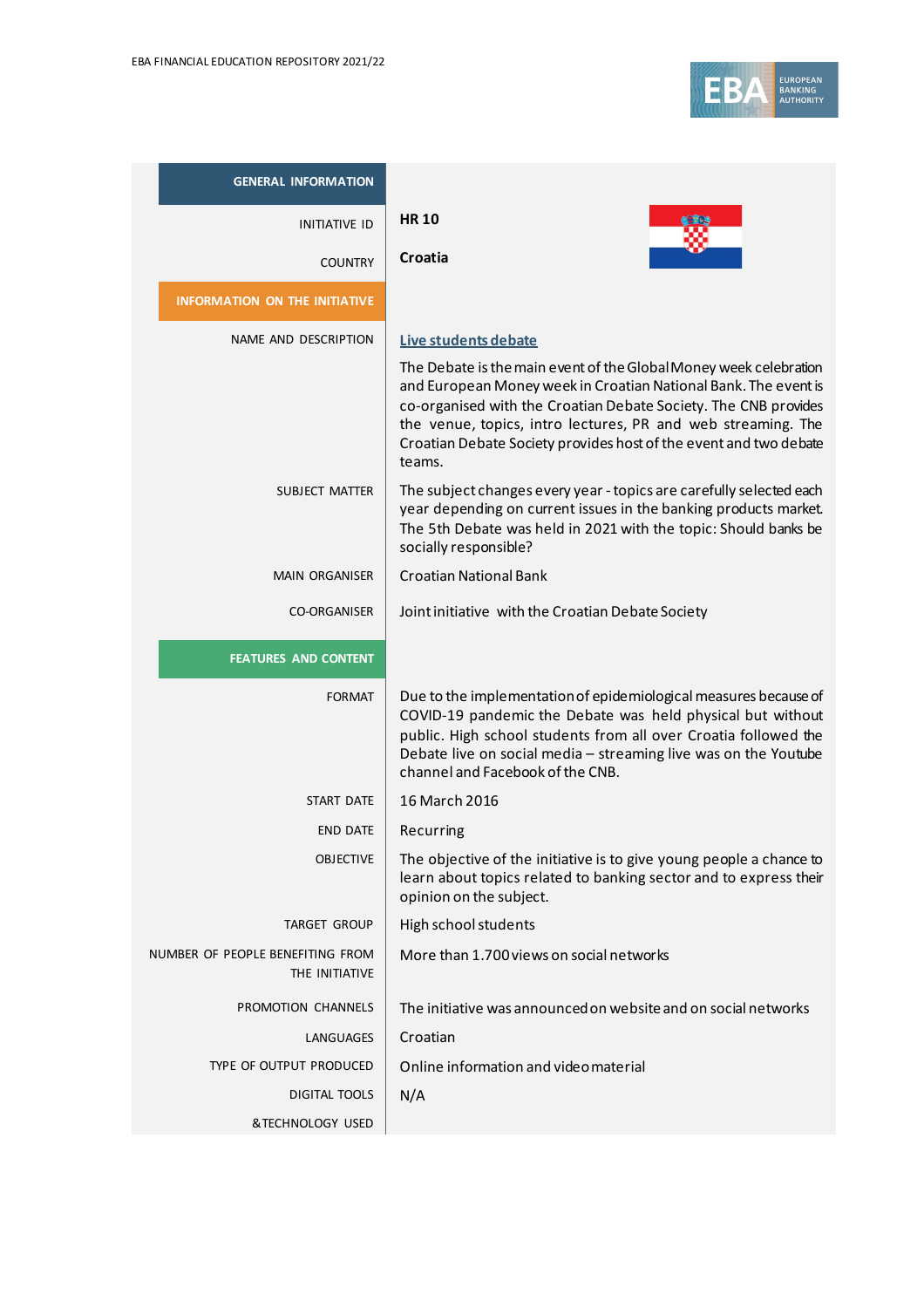

| <b>GENERAL INFORMATION</b>                         |                                                                                                                                                                                                                                                    |
|----------------------------------------------------|----------------------------------------------------------------------------------------------------------------------------------------------------------------------------------------------------------------------------------------------------|
| <b>INITIATIVE ID</b>                               | <b>HR11</b>                                                                                                                                                                                                                                        |
| <b>COUNTRY</b>                                     | Croatia                                                                                                                                                                                                                                            |
| <b>INFORMATION ON THE INITIATIVE</b>               |                                                                                                                                                                                                                                                    |
| NAME AND DESCRIPTION                               | Live and online educational lectures                                                                                                                                                                                                               |
|                                                    | The Croatian National Bank regularly organize lectures for students<br>and teachers in the field of economic and financial literacy. Due to<br>the COVID-19 pandemic lectures have been partially held virtually.                                  |
| SUBJECT MATTER                                     | Banking products/services (credit, deposit, payment account),<br>relevant consumer protecting regulation and financial literacy and<br>personal finance management.                                                                                |
| <b>MAIN ORGANISER</b>                              | <b>Croatian National Bank</b>                                                                                                                                                                                                                      |
| <b>CO-ORGANISER</b>                                | N/A                                                                                                                                                                                                                                                |
| <b>FEATURES AND CONTENT</b>                        |                                                                                                                                                                                                                                                    |
| <b>FORMAT</b>                                      | Physical and virtual (online)                                                                                                                                                                                                                      |
| <b>START DATE</b>                                  | 10 March 2014                                                                                                                                                                                                                                      |
| <b>END DATE</b>                                    | Ongoing                                                                                                                                                                                                                                            |
| <b>OBJECTIVE</b>                                   | The main objective is to increase awareness and knowledge about<br>basic financial products and services within the remit of central<br>bank within school population and to increase knowledge of<br>teachers within "train the trainer" project. |
| <b>TARGET GROUP</b>                                | Pupils / school students, university students, teachers                                                                                                                                                                                            |
| NUMBER OF PEOPLE BENEFITING FROM<br>THE INITIATIVE | The number of people benefiting from the initiative per year: In<br>2019 - 4289; In 2020 - 833; In 2021 (until October) - 2397                                                                                                                     |
| PROMOTION CHANNELS                                 | Website                                                                                                                                                                                                                                            |
| LANGUAGES                                          | Croatian                                                                                                                                                                                                                                           |
| TYPE OF OUTPUT PRODUCED                            | Educational and video materials were produced for schools that do<br>not have technical equipment for virtual lectures - videolessons on<br>agreed topic were recorded: credits, savings and payment accounts                                      |
| <b>DIGITAL TOOLS</b><br>&TECHNOLOGY USED           | Communication platforms were used for virtual lectures (Zoom,<br>Webex, own platform,). Video materials were produced within<br>PowerPoint presentation                                                                                            |